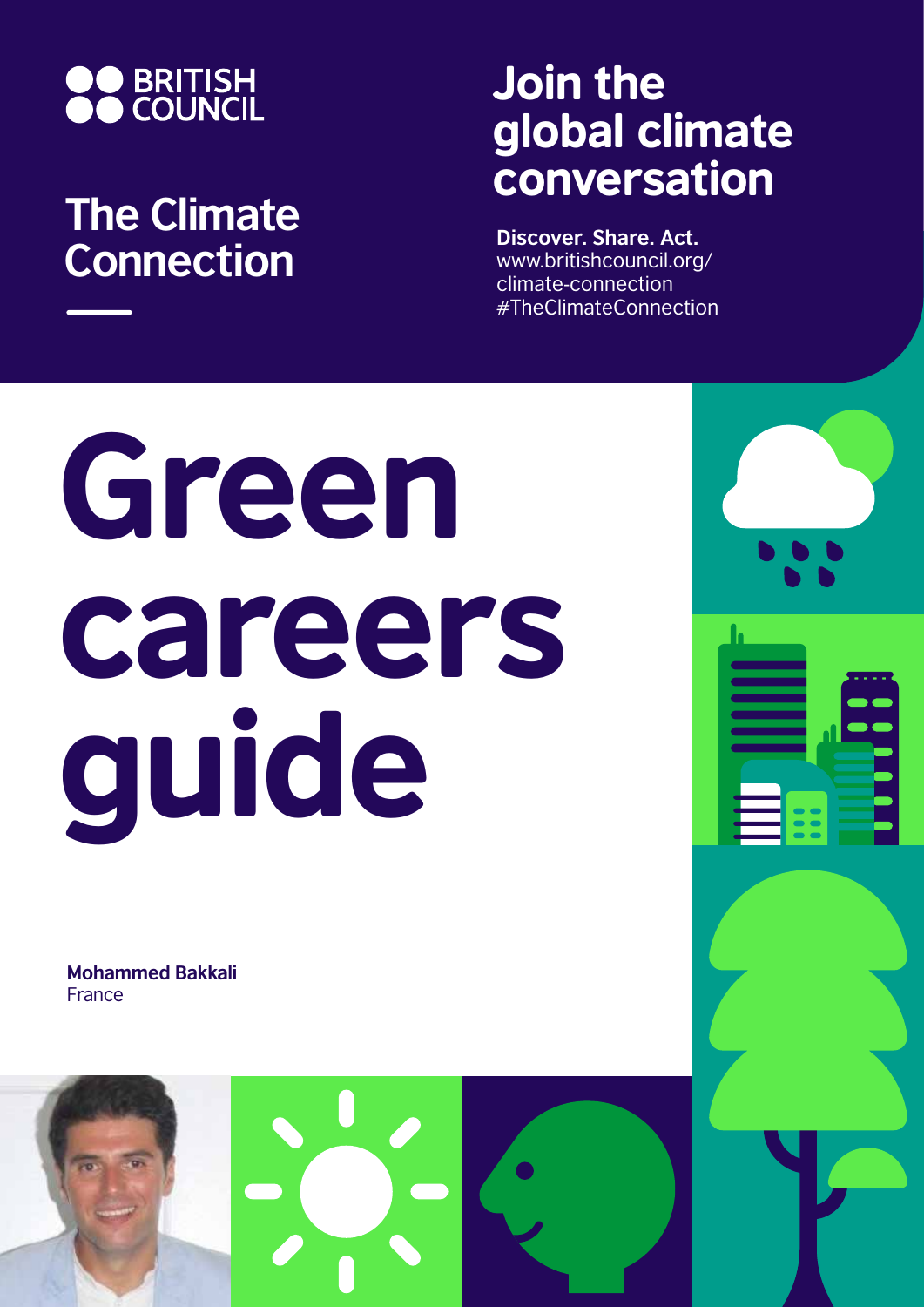### Mohammed Bakkali France

|RIBA Architect & BREEAM AP @ Greenwish Sustainable Design and Consulting Ltd UK / SARL Morocco|

|Researcher @ The Bartlett University College London UK & International University of Rabat Morocco|



#### **What did you study?**

I pursued an environmental design and engineering MPhil – PhD program at the Bartlett School of Environment, Energy and Resources in UCL, UK which was funded by the Engineering and Physical Sciences Research Council (EPSRC). In my research, I focused to learn through algorithms and physics how current and future constructions and land use decisions will affect climate change specifically in local areas, i.e. urban local climates. Therefore, I had the chance to be involved with different teams of scientists in software development and testing designed for this purpose in countries like the UK, Japan and Germany.

#### **What inspired you to study your subject at university and to work in the green industries?**

Prior to getting trained in such area of science and engineering, I was leading a career as an Architect and Urban Designer in France. We used to deliver consulting on land use and building density to different decision makers such as Mayors and so on so forth. We used to design diverse building programs ranging from housing to public facilities without being completely aware of their carbon footprints and energy efficiency. I was wondering if that was the right process to design the built environment. I was wondering what am I supposed to do to be able to contribute in designing more sustainable and resilient communities with regards to a changing climate and environment. These changes made our design process uncertain. This was the main inspiration to pursue such a subject and to be within the green industry.

#### **Why does climate change matter?**

Climate change is triggered by human civilization, mainly in the last century through a growing population that lives in cities with increasing activities including the industry and a shift in land use from natural spaces and agriculture into artificial infrastructure and superstructure. The shift in land use is responsible for climate change because the surface of cities stresses the atmosphere immediately above called the atmospheric boundary layer or the urban boundary layer. Climate change brought so many uncertainties in terms of how weather, the environment, biodiversity and our civilization will evolve. Definitely, a balance needs to be re-established vis-à-vis the environment.

#### **How did your studies help you get into the career you're in today?**

Instead working barely with conventional design habits, nowadays I work with environmentally friendly design approaches that try to reconcile our economical and social development with the environment.

#### **What other experiences and support have you had along the way?**

I am a member of the International Association of Urban Climate and I do review scientific articles in the Journal of Urban Climate. I also benefitted from funds such as the research program on climate change adaptation in Japan.

#TheClimateConnection www.britishcouncil.org/climate-connection